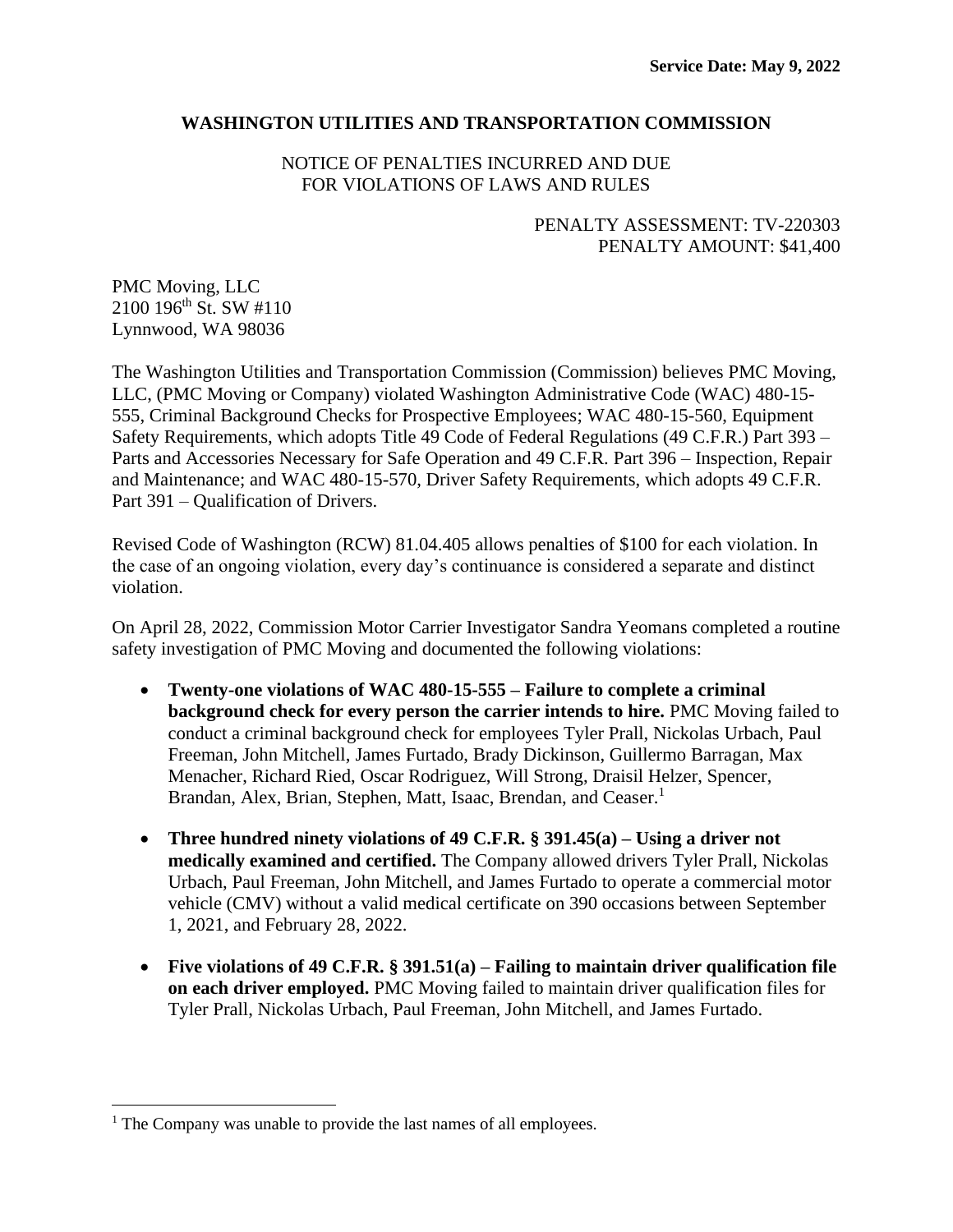- **One violation of 49 C.F.R. § 393.48(a) – Inoperative/defective brakes.** Commission staff (Staff) discovered a CMV with both rear brake pushrods inoperable when applying the brakes. <sup>2</sup> This CMV was placed out-of-service.
- **Four violations of 49 C.F.R. § 396.3(b) – Failing to keep minimum records of inspection and vehicle maintenance.** PMC Moving failed to maintain a vehicle maintenance file on four CMVs.

The Commission considered the following factors in determining the appropriate penalties for these violations:

- 1. **How serious or harmful the violations are to the public.** The violations noted are serious and potentially harmful to the public. Household goods moving companies that: (1) fail to conduct criminal background checks on their employees, (2) use drivers that are not medically examined and certified, (3) fail to maintain driver qualification files, (4) operate CMVs in need of repair, and (5) fail to keep minimum records of inspection and vehicle maintenance, put their customers, their customers' belongings, and the traveling public at risk. These violations present significant safety concerns.
- 2. **Whether the violations were intentional.** Considerations include:
	- Whether the Company ignored Staff's previous technical assistance; and
	- Whether there is clear evidence through documentation or other means that shows the Company knew of and failed to correct the violation.

On April 5, 2010, the Commission received the Company's application for household goods moving authority. In the application, John Lutz, part owner of PMC Moving, acknowledged the Company's responsibility to understand and comply with applicable motor carrier safety laws and regulations.

On January 19, 2011, John Lutz and John Donoghue, owners of PMC Moving, attended household goods training provided by Staff and acknowledged receiving training pertaining to motor carrier safety regulations.

On July 29, 2014, Staff completed a routine safety investigation of PMC Moving and discovered violations of 49 C.F.R. § 391.45(a).

The Company knew or should have known about these requirements.

3. **Whether the Company self-reported the violations.** PMC Moving did not self-report these violations.

<sup>2</sup> Vehicle Identification Number 1HTMMAAL97H484186.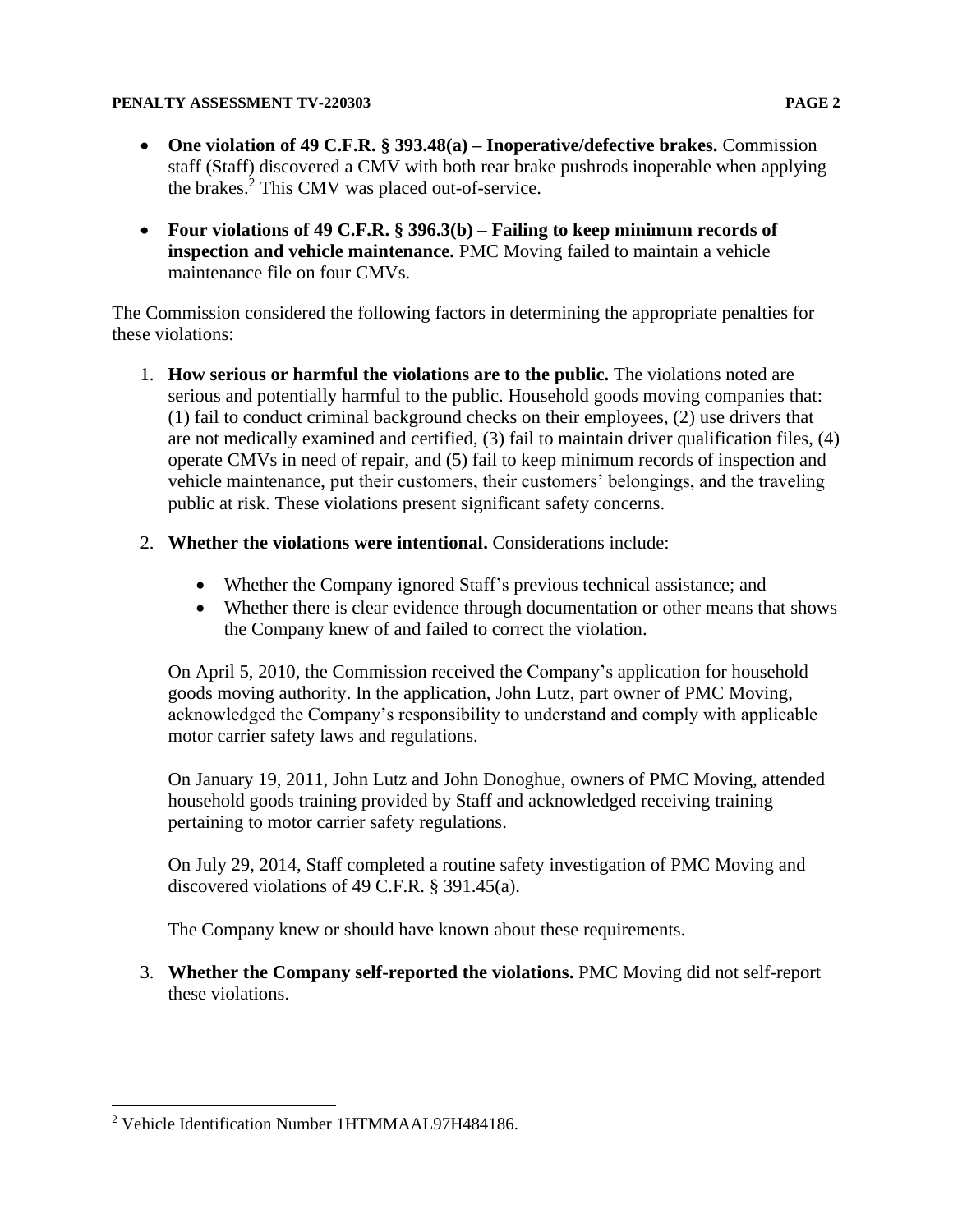- 4. **Whether the Company was cooperative and responsive.** The Company was cooperative throughout the safety investigation and expressed a desire to come into compliance.
- 5. **Whether the Company promptly corrected the violations and remedied the impacts.** The Company has not provided Staff with evidence that it corrected the violations.
- 6. **The number of violations.** Staff identified 18 violation types with a total of 512 individual occurrences during the routine safety investigation of PMC Moving. Of those violations, Staff identified five violation types with a total of 421 individual occurrences that warrant penalties in accordance with the Commission's Enforcement Policy.
- 7. **The number of customers affected.** PMC Moving reported traveling 48,000 miles in 2021. These safety violations presented a public safety risk.
- 8. **The likelihood of recurrence.** Staff provided technical assistance with specific remedies to help the Company assess how well its safety management controls support safe operations and how to begin improving its safety performance. Staff believes the likelihood of recurrence is low if the Company prioritizes safe operations.
- 9. **The Company's past performance regarding compliance, violations, and penalties.**  On December 15, 2014, PMC Moving was penalized \$4,500 in Docket TV-143221 for safety violations of WAC 480-15-560 and WAC 480-15-570. The Company paid the penalty in full.
- 10. **The Company's existing compliance program.** John Lutz is responsible for the Company's safety compliance program.
- 11. **The size of the Company.** PMC Moving operates four CMVs and employs six drivers. The Company reported \$1,000,000 in gross revenue for 2021.

The Commission's Enforcement Policy provides that some Commission requirements are so fundamental to safe operations that the Commission will issue mandatory penalties for each occurrence of a first-time violation.<sup>3</sup> The Commission generally will assess penalties by violation category, rather than per occurrence, for first-time violations of those critical regulations that do not meet the requirements for mandatory penalties. The Commission will assess penalties for any equipment violation meeting the Federal Motor Carrier Safety Administration's "out-of-service" criteria and for repeat violations of critical regulations, including each occurrence of a repeat violation.

The Commission has considered these factors and determined that it should penalize PMC Moving \$41,400 (Penalty Assessment), calculated as follows:

<sup>&</sup>lt;sup>3</sup> Docket A-120061 – Enforcement Policy of the Washington Utilities & Transportation Commission – Section V.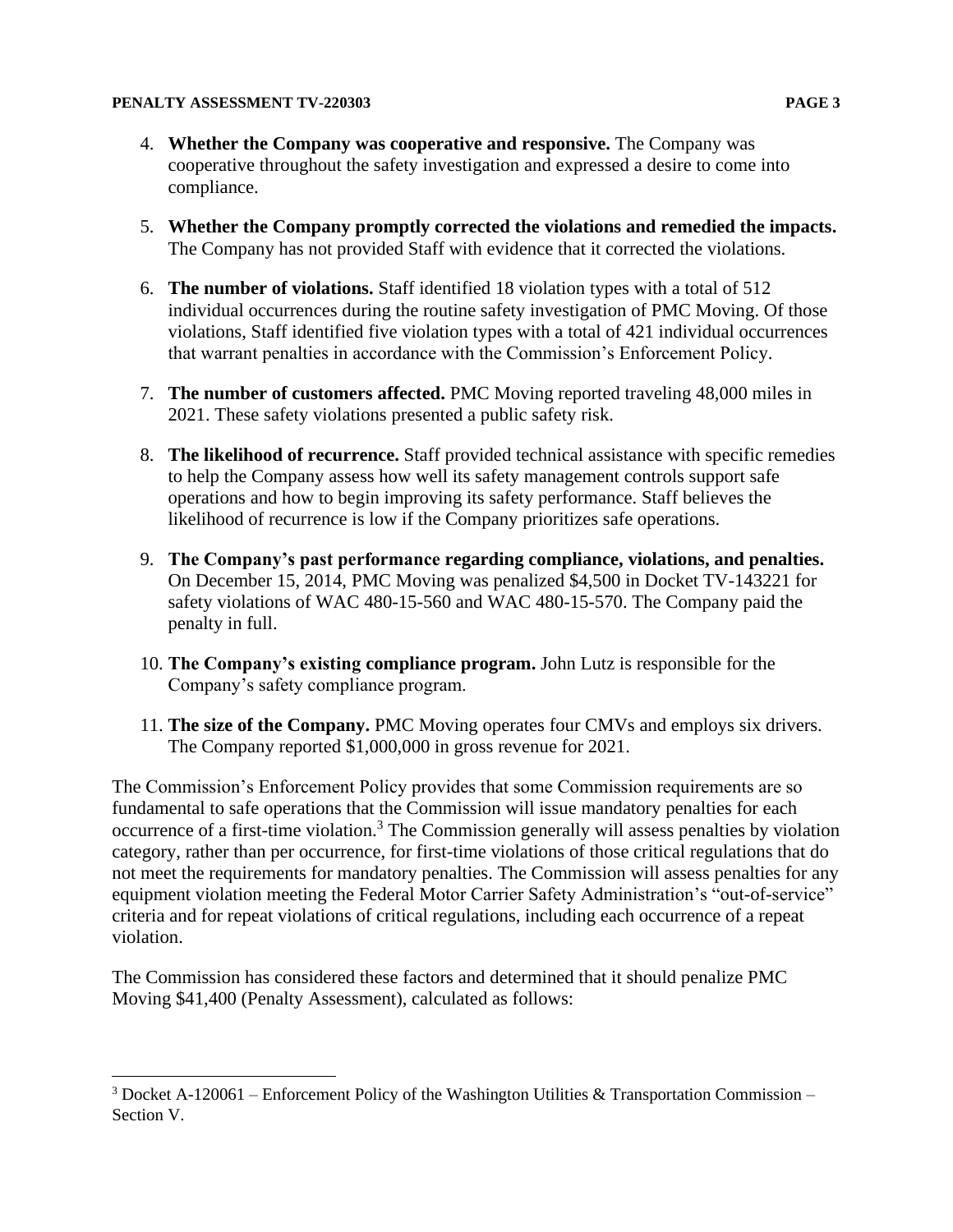- Twenty-one violations of WAC 480-15-555 Failure to complete a criminal background check for every person the carrier intends to hire. The Commission assesses a penalty of \$100 for each occurrence of this critical violation, for a total of \$2,100.
- Three hundred ninety violations of 49 C.F.R.  $\S 391.45(a)$  Using a driver not medically examined and certified. The Commission assesses a penalty of \$100 for each occurrence of this critical violation, for a total of \$39,000.
- Five violations of 49 C.F.R. § 391.51(a) Failing to maintain driver qualification file on each driver employed. The Commission assesses a "per category" penalty of \$100 for these critical violations.
- One violation of 49 C.F.R.  $\S 393.48(a)$  Inoperative/defective brakes. The Commission assesses a penalty of \$100 for this out-of-service violation.
- Four violations of 49 C.F.R.  $\S 396.3(b)$  Failing to keep minimum records of inspection and vehicle maintenance. The Commission assesses a "per category" penalty of \$100 for these critical violations.

This information, if proven at a hearing and not rebutted or explained, is sufficient to support the Penalty Assessment.

Your penalty is due and payable now. If you believe any or all the violations did not occur, you may deny committing the violation(s) and contest the penalty through evidence presented at a hearing or in writing. Alternatively, if there is a reason for any or all the violations that you believe should excuse you from the penalty, you may ask for mitigation (reduction) of the penalty through evidence presented at a hearing or in writing. The Commission will grant a request for hearing only if material issues of law or fact require consideration of evidence and resolution in a hearing. Any request to contest the violation(s) or for mitigation of the penalty must include a written statement of the reasons supporting that request. Failure to provide such a statement will result in denial of the request. *See* RCW 81.04.405.

If you properly present your request for a hearing and the Commission grants that request, the Commission will review the evidence supporting your dispute of the violation(s) or application for mitigation in a Brief Adjudicative Proceeding before an administrative law judge. The administrative law judge will consider the evidence and will notify you of their decision.

## **You must act within 15 days after receiving this notice** to do one of the following:

- Pay the amount due.
- Contest the occurrence of the violation(s).
- Admit the violations but request mitigation of the penalty amount.

Please indicate your selection on the enclosed form and submit it electronically through the Commission's web portal **within FIFTEEN (15) days** after you receive this Penalty Assessment. If you are unable to use the web portal, you may submit it via email to records@utc.wa.gov. If you are unable to submit the form electronically, you may send a paper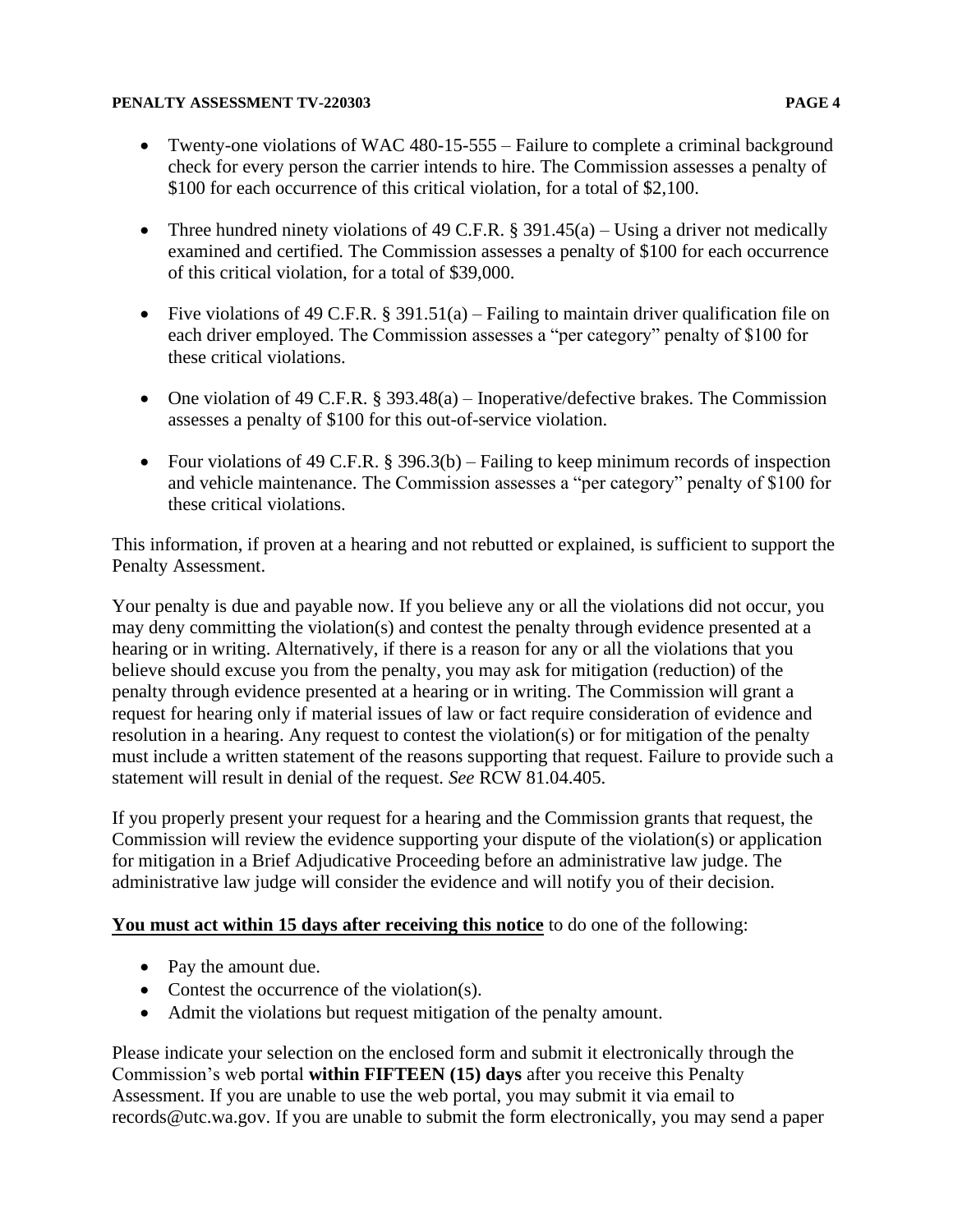**If you do not act within 15 days,** the Commission may take additional enforcement action, including but not necessarily limited to suspending or revoking your certificate to provide regulated service, assessing additional penalties, or referring this matter to the Office of the Attorney General for collection.

DATED at Lacey, Washington, and effective May 9, 2022.

/s/*Michael Howard on behalf of* RAYNE PEARSON Director, Administrative Law Division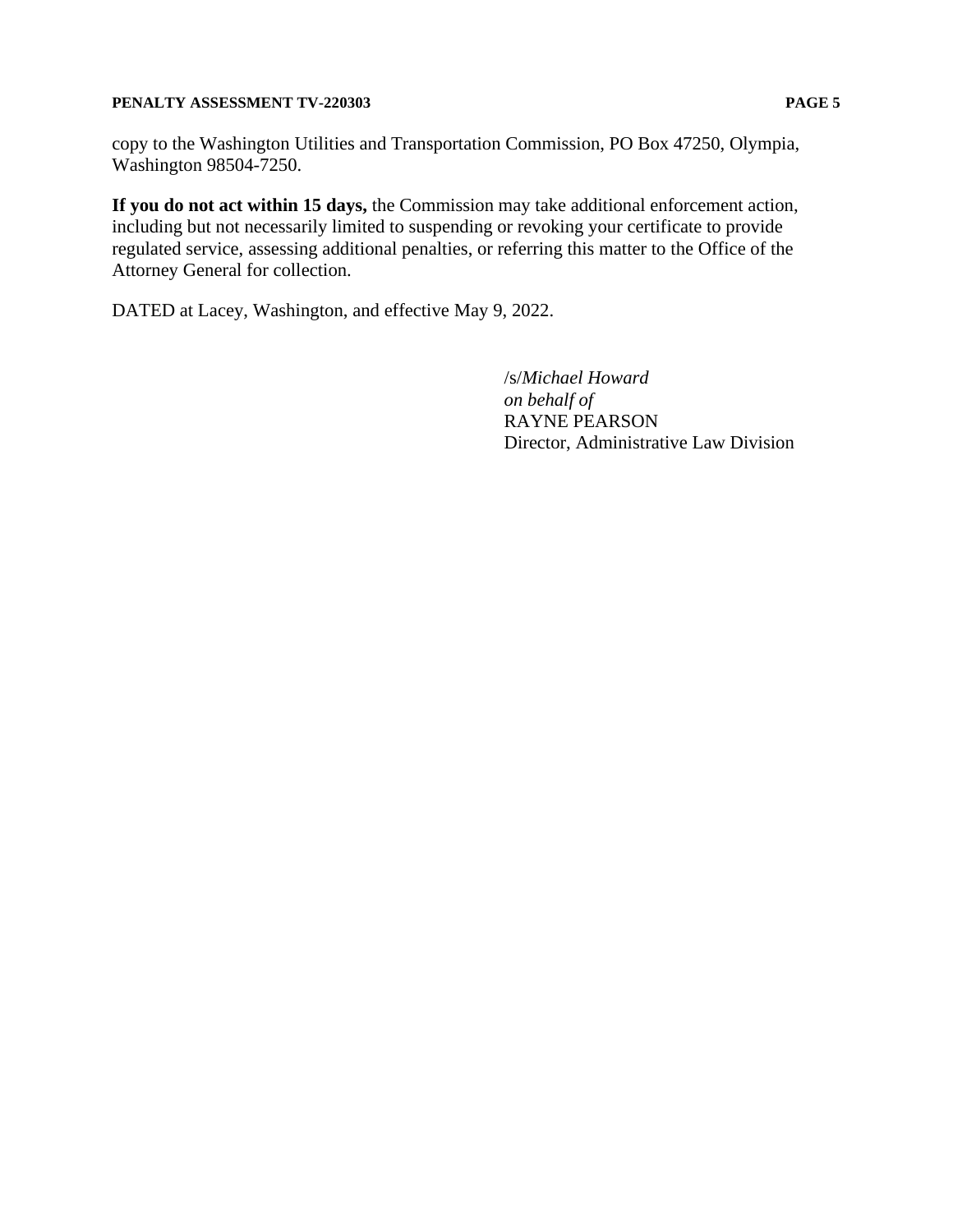## **WASHINGTON UTILITIES AND TRANSPORTATION COMMISSION** PENALTY ASSESSMENT TV-220303

**PLEASE NOTE***:* You must complete and sign this document and send it to the Commission within 15 days after you receive the Penalty Assessment. Use additional paper if needed. I have read and understand RCW 9A.72.020 (printed below), which states that making false statements under oath is a class B felony. I am over the age of 18, am competent to testify to the matters set forth below and I have personal knowledge of those matters. I hereby make, under oath, the following statements.



[ ] 1. **Payment of penalty.** I admit that the violations occurred and enclose \$41,400 in payment of the penalty.

- [ ] 2. **Contest the violation(s).** I believe that the alleged violation(s) did not occur for the reasons I describe below (**if you do not include reasons supporting your contest here, your request will be denied)**:
	- a) I ask for a hearing to present evidence on the information I provide above to an administrative law judge for a decision.
- OR  $\Box$  b) I ask for a Commission decision based solely on the information I provide above.
- [ ] 3. **Application for mitigation.** I admit the violations, but I believe that the penalty should be reduced for the reasons set out below **(if you do not include reasons supporting your application here, your request will be denied)**:
	- a) I ask for a hearing to present evidence on the information I provide above to an administrative law judge for a decision.
- OR  $\parallel$  b) I ask for a Commission decision based solely on the information I provide above.

I declare under penalty of perjury under the laws of the State of Washington that the foregoing, including information I have presented on any attachments, is true and correct.

| Dated: | [month/day/year], at |  | [city, state] |
|--------|----------------------|--|---------------|
|--------|----------------------|--|---------------|

\_\_\_\_\_\_\_\_\_\_\_\_\_\_\_\_\_\_\_\_\_\_\_\_\_\_\_\_\_\_\_\_\_\_\_\_\_ \_\_\_\_\_\_\_\_\_\_\_\_\_\_\_\_\_\_\_\_\_\_\_\_\_\_\_

Name of Respondent (company) – please print Signature of Applicant